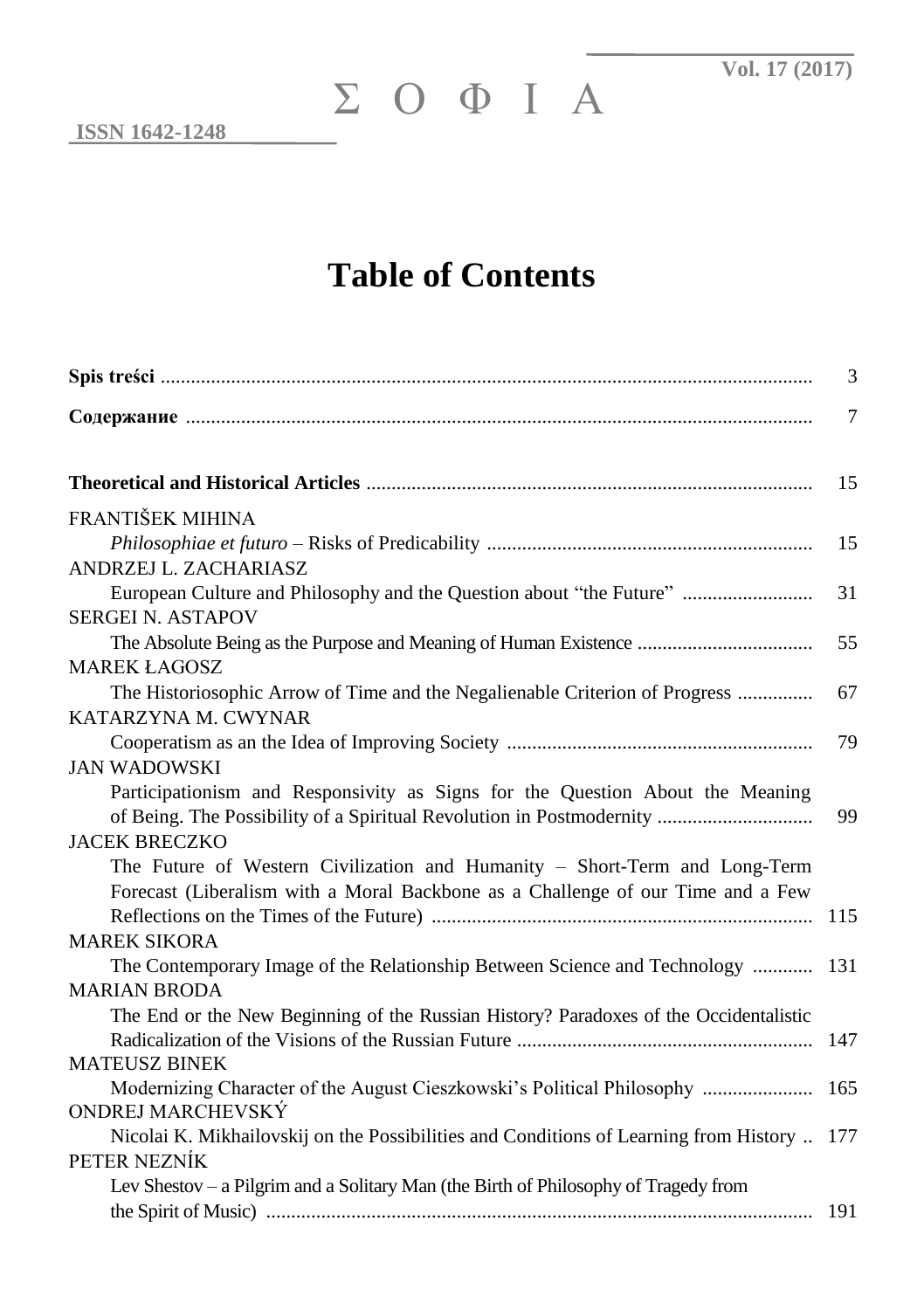| <b>MIROSŁAW PAWLISZYN</b>                                                             |     |
|---------------------------------------------------------------------------------------|-----|
| Little Christology by Leszek Kołakowski. Various Perspectives on the Past and         |     |
|                                                                                       | 213 |
| <b>MAGDALENA MRUSZCZYK</b>                                                            |     |
| The History of Humanity and its Progress in Anna Teresa Tymieniecka's Phenomeno-      |     |
|                                                                                       | 231 |
|                                                                                       |     |
| ANDRZEJ L. ZACHARIASZ                                                                 |     |
|                                                                                       |     |
|                                                                                       |     |
|                                                                                       |     |
| VIKTOR P. MAKARENKO                                                                   |     |
| Historical Drama Against the Background of the Conflict Between Truth and Politics    | 263 |
|                                                                                       |     |
|                                                                                       | 277 |
| ANDRZEJ L. ZACHARIASZ                                                                 |     |
|                                                                                       |     |
| ALEKSANDR MELIKHOV                                                                    |     |
|                                                                                       |     |
|                                                                                       | 295 |
| <b>MATEUSZ BINEK</b>                                                                  |     |
|                                                                                       | 295 |
| <b>RENATA MERDA</b>                                                                   |     |
|                                                                                       |     |
| KATARZYNA M. CWYNAR                                                                   |     |
|                                                                                       | 306 |
|                                                                                       |     |
|                                                                                       |     |
|                                                                                       |     |
|                                                                                       |     |
| JADWIGA MIZIŃSKA                                                                      |     |
|                                                                                       | 329 |
| JÓZEF DEBOWSKI                                                                        |     |
| Stefan Symotiuk's Thesis on the "over-energy (pre-)human" and Related Problems        | 336 |
| PRZEMYSŁAW PACZKOWSKI                                                                 |     |
| Meaning of the Form in Philosophy: the Reflection on the Eidetics of Stefan Symotiuk. | 349 |
| <b>ARTUR MORDKA</b>                                                                   |     |
|                                                                                       |     |
|                                                                                       | 371 |